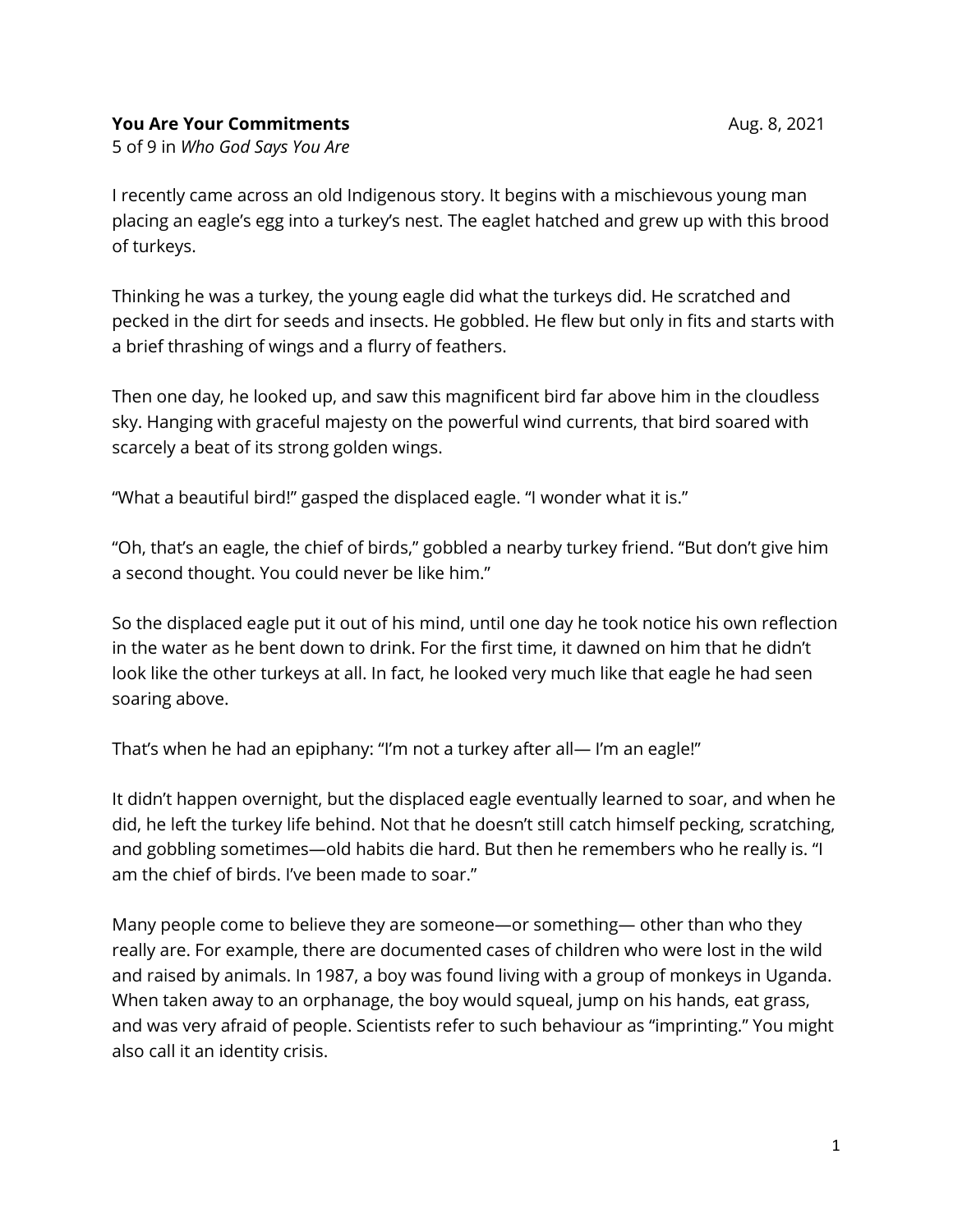Many Christians suffer from a crisis of identity. We become so "imprinted" by the patterns of this world that we don't see who we really are in Christ. In a manner of speaking, we see ourselves as turkeys, and so we live like turkeys, when all along, God's word says we have been made to mount up with wings like eagles (Isaiah 40:31).

We're in the middle of a very important series about identity. It's important because your identity is the most important thing about you. It's who you are. It's what makes you—*you*. And like the eagle in the story, how you see and think about your identity profoundly influences the way you live your life every day—for better or worse.

It all comes down to the degree to which you're learning to live in line with who God says you are—which is the title of this series. Because who God says you are is the *real* you. Are you learning to live in line with the person God made you to be and intends you to become? Or, are you more inclined to think and act— like a turkey?

Now a person's identity is complex. There are many aspects to it. Accordingly, in this series, we're exploring what the Bible says about nine factors that shape our identity.

The factors we've looked at so far are your body, your history, your relationships and your mind. Today, we're going to look at our commitments.

How do your commitments relate to your identity?

They do so in two ways. Your commitments SHOW your sense of identity, and they also SHAPE your sense of identity.

First of all:

## **1. Your commitments SHOW your sense of identity.**

Now, if you could list your top 3-5 commitments at this point in your life, what would they be? Go ahead and actually make a quick mental list of your top commitments if you can.

If you're with us online today, feel free to type some of your top commitments into the chat as they come to mind.

I trust that most of you who'd bother to attend a Sunday worship service like this would put God at the top of your commitment list. Family is also likely to make many of your lists. Marriage, for example, is such a major commitment that it calls for vows of lifelong faithfulness. Parenting is also a major commitment, of course, and caring for aging parents can be as well.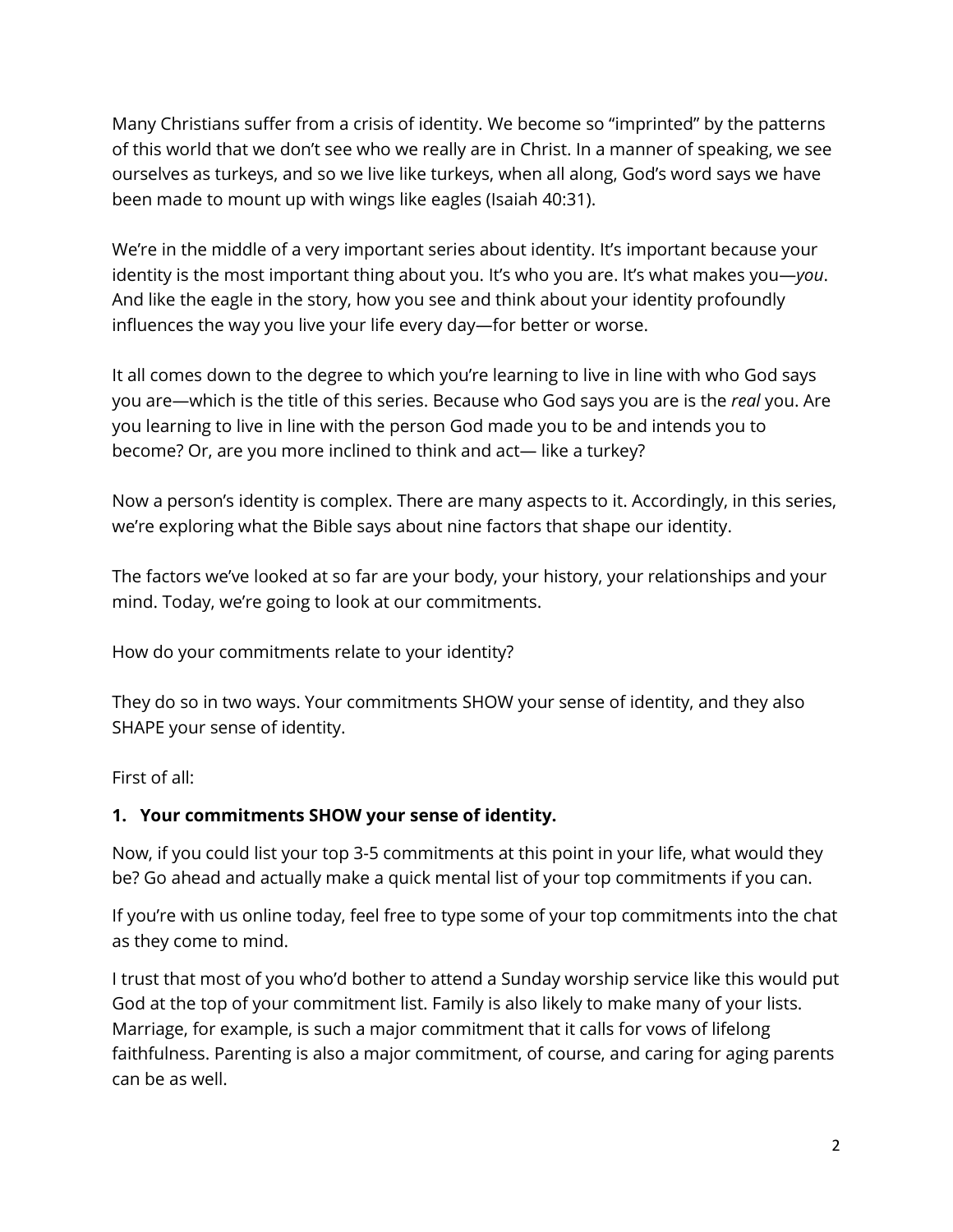You might be highly committed to your career, your education, your church or ministry, or to some kind of cause. You might be committed to an activity, hobby or pastime.

I trust that by now most of you have made a mental list of some of your top commitments. Keep that list in mind, as I read the following passage from Matthew's gospel:

Just then a man came up to Jesus and asked, "Teacher, what good thing must I do to get eternal life?"

"Why do you ask me about what is good?" Jesus replied. "There is only One who is good. If you want to enter life, keep the commandments."

"Which ones?" he inquired.

Jesus replied, "'You shall not murder, you shall not commit adultery, you shall not steal, you shall not give false testimony, honor your father and mother,' and 'love your neighbor as yourself.'"

"All these I have kept," the young man said. "What do I still lack?"

Jesus answered, "If you want to be perfect, go, sell your possessions and give to the poor, and you will have treasure in heaven. Then come, follow me."

When the young man heard this, he went away sad, because he had great wealth.  $1$ 

By all appearances, this young man was very committed to God. He claimed to have carefully kept the commandments, and seemed poised to become a follower of Jesus.

But Jesus could see into his heart, and challenged him to sell his possessions and give the proceeds to the poor. Jesus did this to expose the fact that this guy's primary commitment wasn't to God. It was to his wealth.

You see, as much as the young man talked about God and eternal life and keeping commandments, it became clear that he had built his sense of who he was— his sense of self, his sense of *identity*— not on God, but rather on his financial status.

And given a stark choice between God and his wealth, the young man hung his head, turned around, and walked away from Jesus.

One New Testament scholar says that:

<sup>1</sup> Matthew 19:16-23 (NIV)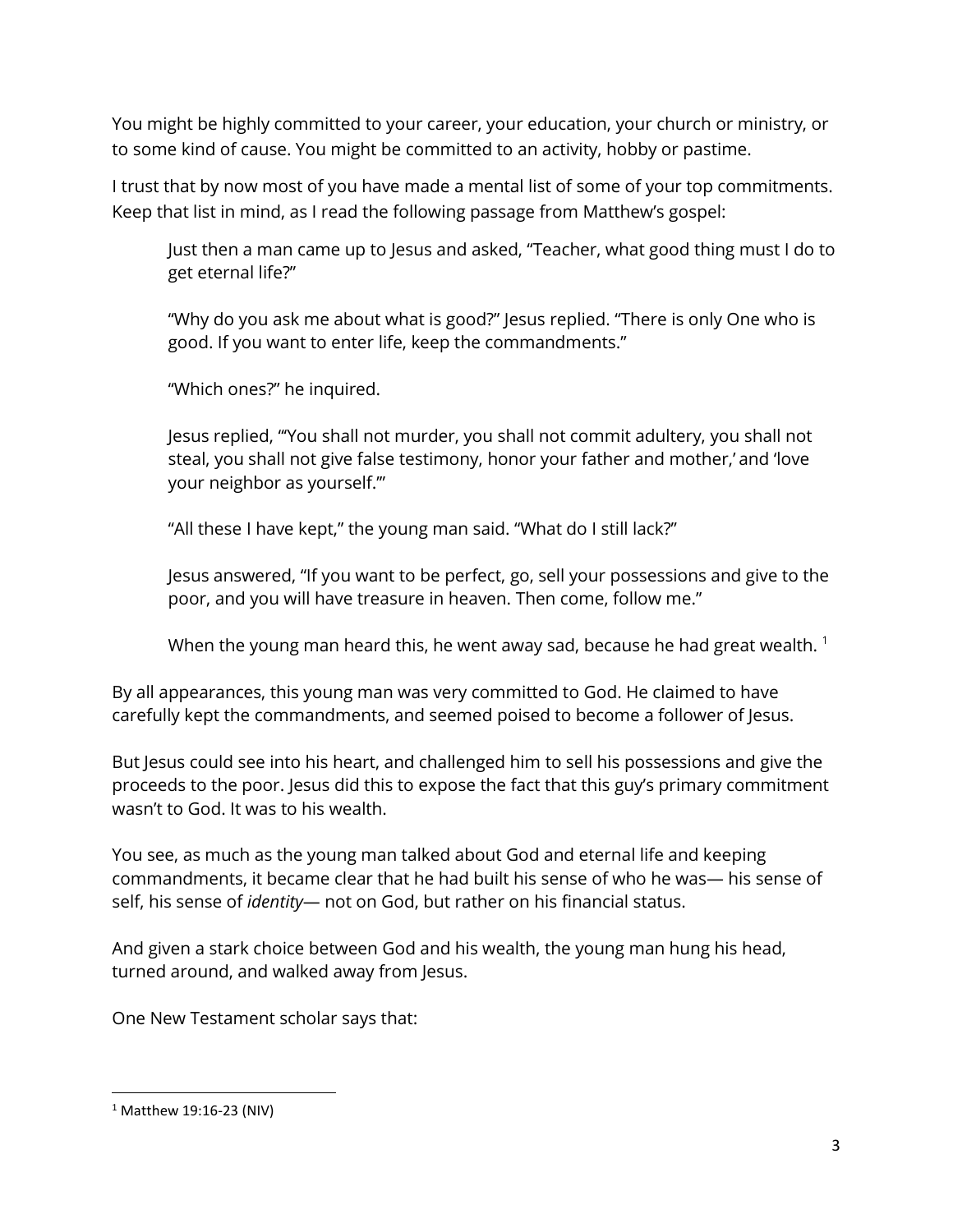## **Our commitments are lived, or they are not commitments.** <sup>2</sup>

With that in mind, go back to the commitment list you made in your head. How many of the commitments on your list are actually *lived* commitments? To what extent are you *acting* on the things you claim to be committed to? If the commitments on your list aren't *lived* commitments, then maybe you're not as committed to those things as you thought you were. Maybe your true commitments lie elsewhere.

Now some of you may have commitments that are hard for you to live out the way you'd like to due to factors beyond your control, such as poor health, for example. But that's not the kind of scenario that's really in view here.

What is in view here is that Jesus can see into your heart, just like he saw into the rich young man's heart. If Jesus, looking into your heart, were to make a list of what he knows your *actual* commitments are, would his list look the same as the one you just made? Or would it look different?

True commitments are *lived* commitments, and your true commitments reveal the sense of identity you're trying to build your life on— whether you're building your life on who God says you are, or whether you're building your life on some false sense of identity having to do with wealth, power, position, popularity, or what have you.

Sometimes, our commitment to family—as important as that is— eclipses our commitment to God. There's no question we're called to love and care for our family, but as followers of Jesus, our ultimate commitment— and our ultimate identity— is not rooted in our family, but in Jesus alone. This is what Jesus has in mind when he says:

If anyone comes to me and does not hate his father and mother, wife and children, brothers and sisters— yes even their own life— such a person cannot be my disciple. $3$ 

Of course Jesus doesn't mean we should literally hate our families. He's just using hyperbole to make a point. As much as we're called to be committed to our families, our primary commitment must be to Jesus, because our ultimate identity is found in Jesus alone. And here's the irony of it all— I love my family better when I put Jesus first than I do when I put my family first.

Sometimes our commitment to our ethnic, cultural or national identity eclipses our commitment to Jesus. Sometimes our commitment to our gender or sexual identity eclipses our commitment to Jesus.

l

<sup>2</sup> Klyne Snodrgass, *Who God Says You Are*, 119.

<sup>&</sup>lt;sup>3</sup> Luke 14:26 (NIV)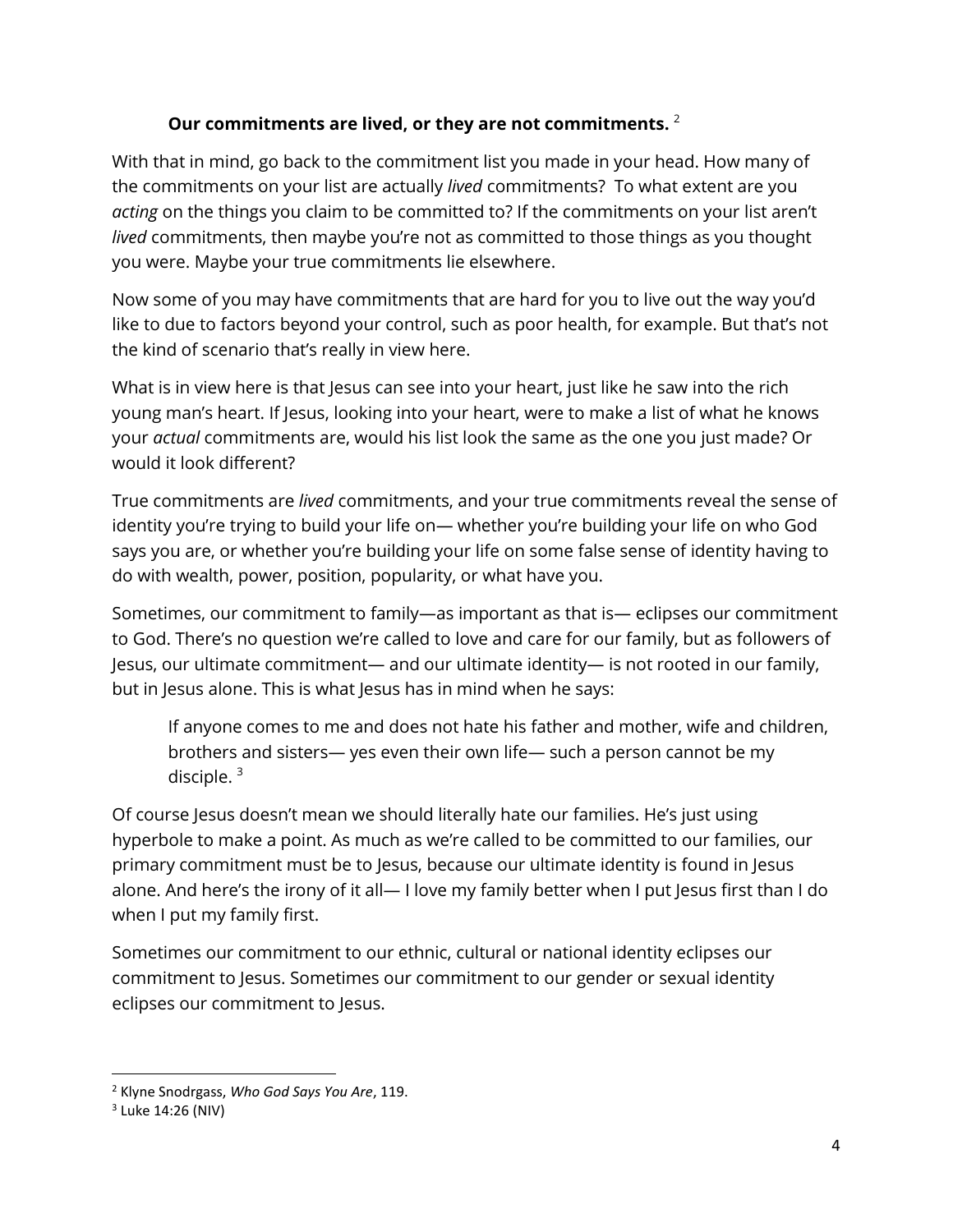While all of those things are important aspects of who we are, they were never meant to serve as the foundation of our identity, because scripture says:

There is no longer Jew or Gentile, slave or free, male and female. For you are all one in Christ Jesus.  $4$ 

Sometimes when I look at what's been happening in my own country of origin—the United States—I'm saddened to see that the commitments of many American churchgoers reveal the extent to which their sense of national and political identity has become inappropriately and I would say dangerously fused with their sense of Christian identity.

Sometimes, even our commitment to ministry can eclipse our commitment to God. Whenever my heart has tried to find its sense of identity in the ministry God gave me rather than in the God who gave me the ministry, those are the times I've made ministry an idol.

You see, from a biblical perspective, that's what misplaced commitment really comes down to—*idolatry*. Idolatry happens when you make something or someone other than God your ultimate thing. It happens when you take an originally good thing—like ministry, family, ethnicity, a hobby, or anything else—and make it the foundation of your identity.

But none of those good things is meant bear the weight of your identity, because you've been created in the image of the God who loves and values you so much that in Jesus, he died to redeem and restore your life and purpose in his image.

So it's important to be able to critically discern where your truest commitments lie—and by extension where you're seeking—whether rightly or wrongly—to find your sense of identity. Here's a set of diagnostic questions adapted from Tim Keller that can help you with that:

- **What occupies my mind when I have nothing else to think about?** Where do your thoughts tend to turn when there is nothing else demanding your attention? Chances are, what you tend to think about habitually in the privacy of your heart will reveal where your truest commitments lie.
- **How do I spend my time and money?** Your time and money flow most readily to the relationships and things you're most committed to. If Jesus, through his sacrificial love for me, has won my heart, my time and money will increasingly flow toward his kingdom priorities. Many of us, though, spend inordinate amounts of

<sup>4</sup> Galatians 3:28 (NLT)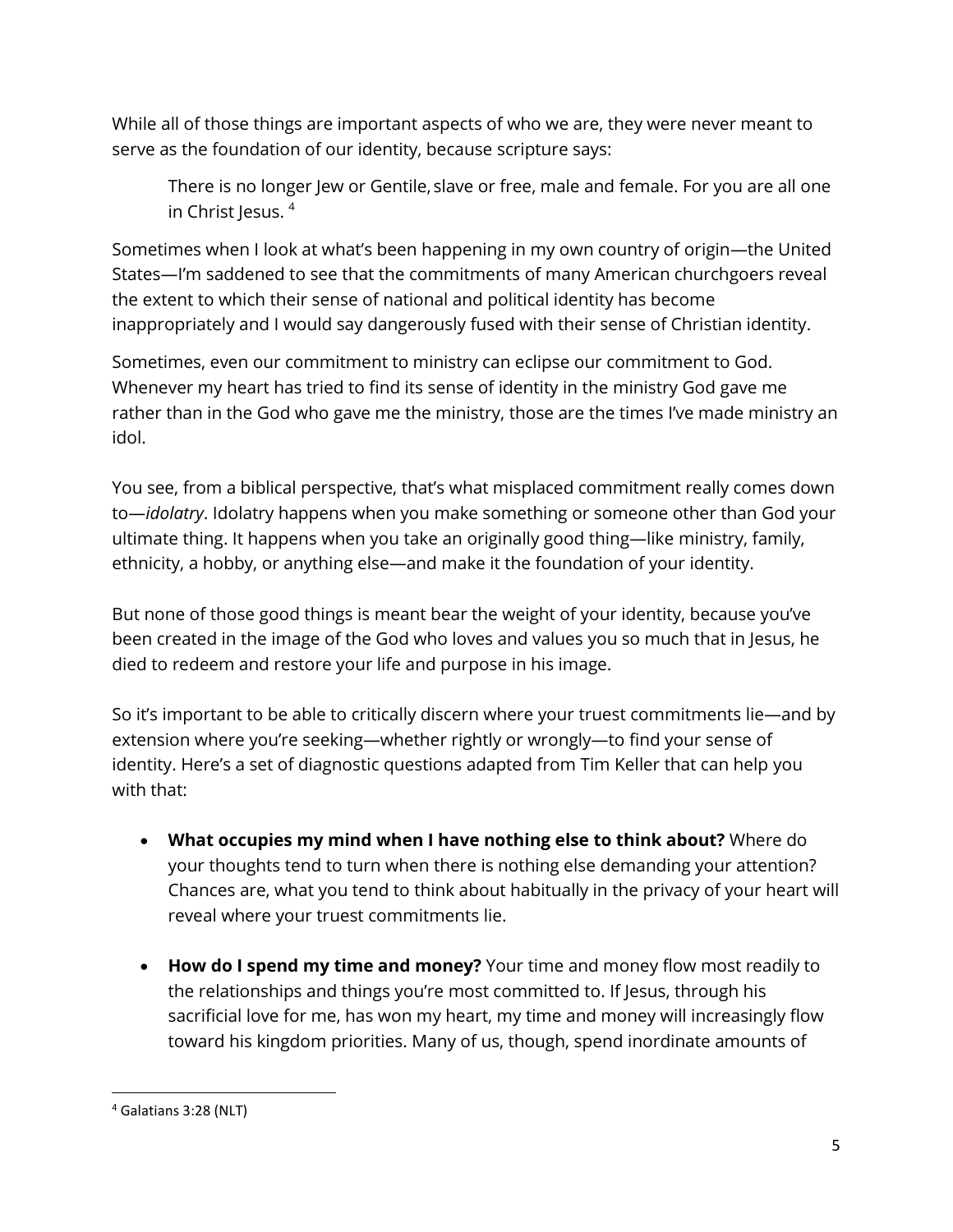time on trivial pursuits and creature comforts, or inordinate amounts of money on clothing, kids or status symbols.

- **What outcomes in life do I most insist on?** Are there certain things that I feel must, at all costs, turn out a certain way? This question may reveal your true commitments, and so can the following related question:
- **What are my hardest to control emotions?** When you pray and work for something and don't get it, and respond with explosive anger, deep despair, or seething resentment, then what you're truly committed to may have been exposed.

You may want to spend some time on your own prayerfully reflecting on those questions. You'll find them in the chat, as well as in the sermon notes online.

The point is, your commitments—whatever they may be—reveal the sense of identity that you're trying to build your life on, whether rightly or wrongly, for better or worse. Your commitments SHOW your sense of identity. Now, let's consider how:

## **2. Your commitments SHAPE your sense of identity.**

What is a commitment, anyway?

To make a commitment is to voluntarily limit yourself. Have you ever considered that before?

A commitment is to choose one option among a range of possible options, and then to bind yourself to that one option. So marriage is an obvious example of a commitment. You bind yourself to your spouse, and forsake any options you might otherwise have for a mate.

Your commitments also limit you because you only have so much time and energy. And you only have so many resources. Therefore, you need to find a *focus* for where you're going to invest your limited time, energy and resources.

So our commitments are the things to which we give our focus.<sup>5</sup>

From a biblical perspective, what you focus on *sets the entire orientation and trajectory of your life, and it affects the kind of person you're becoming*. In other words, your focus—your *commitments*— shape your sense of identity, for better or worse.

Jesus puts in this way:

<sup>5</sup> Snodgrass, *Who God Says You* Are, 126.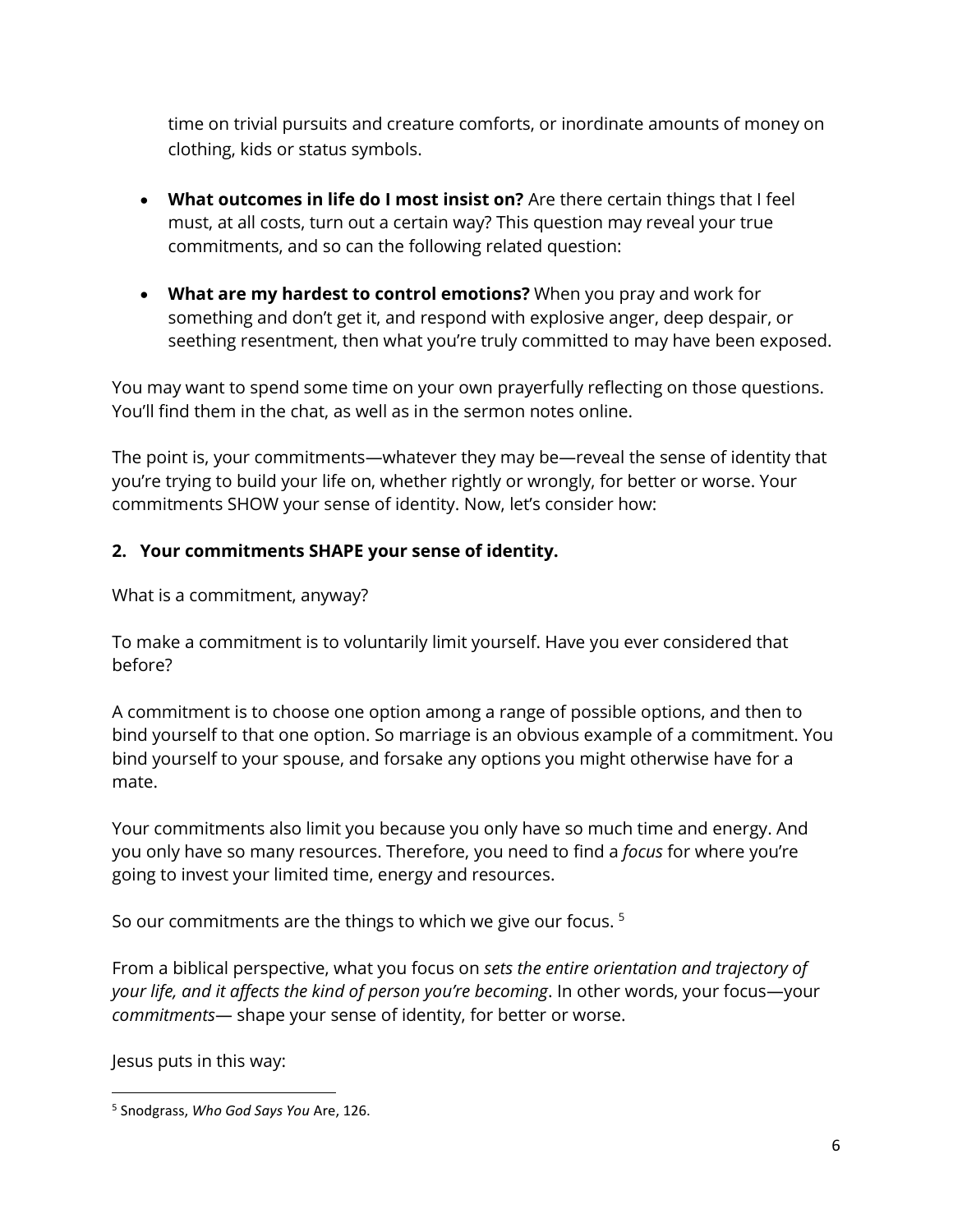"The eye is the lamp of the body. If your eyes are healthy, your whole body will be full of light. But if your eyes are unhealthy,your whole body will be full of darkness. If then the light within you is darkness, how great is that darkness.

No one can serve two masters. Either you will hate the one and love the other, or you will be devoted to the one and despise the other. You cannot serve both God and money." <sup>6</sup>

When Jesus says the eye is the lamp of the body, he's talking about where you focus your attention in life. In other words, he's talking about your commitments.

If your eyes— meaning your focus or commitments—are healthy, your life will be full of light. But if your focus and commitments are unhealthy, then your life will be full of darkness. So your commitments shape the kind of person you're becoming.

Jesus goes on to say that it's impossible to serve two masters— you can't make primary commitments to both God and money, for example. Just like the rich young man we read about earlier, you can only be truly committed to one or the other— because that's how commitment works.

To make a commitment is to voluntarily limit your focus, and from there, your focus is going to shape who you become. Your commitments, therefore, will shape your sense of identity, powerfully so, whether for light or for darkness.

Here's an eye-opening verse from the book of 2 Kings, where the Bible says that the people of Israel committed themselves to false gods, with this result:

They worshiped worthless idols, so they became worthless themselves.<sup>7</sup>

This verse is indicative of the principle that over time, and in a very real sense, **We become our commitments**. Accordingly, C.S. Lewis suggests that:

The dullest and most uninteresting person you talk to may one day be a creature which, if you saw it now, you would be strongly tempted to worship, or else a horror and a corruption such as you now meet, if at all, only in a nightmare.  $8$ 

<sup>6</sup> Matthew 6:22;24 (NIV)

 $<sup>7</sup>$  2 Kings 17:15b (NLT)</sup>

<sup>8</sup> C.S. Lewis, *The Weight of Glory*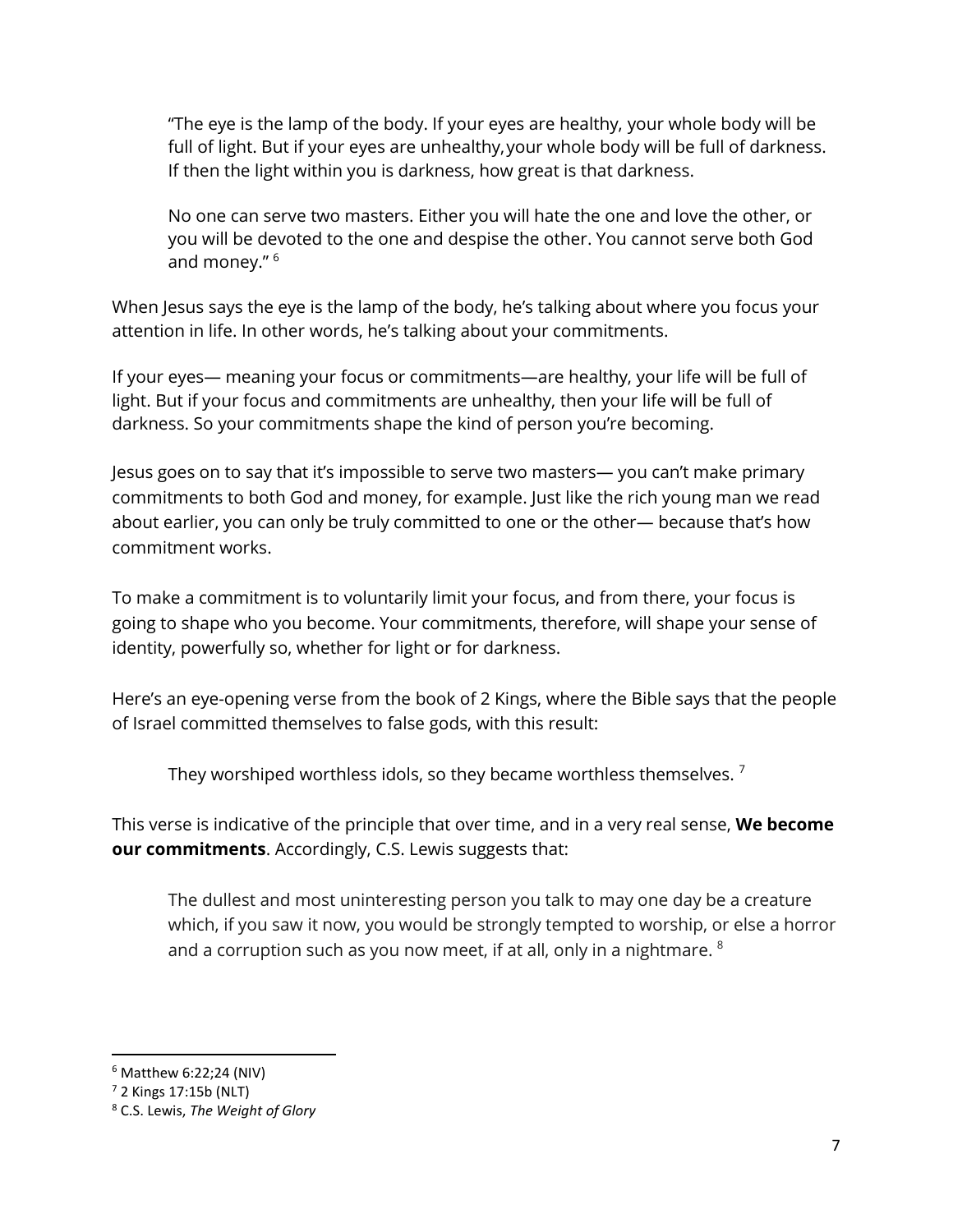Some might say, "Well if that's the case I'm just going to play it safe then. I won't make any commitments at all." And then they pass the time with frivolous forms of distraction and amusement.

But don't you see? That in itself a form of commitment. It's like basing your life philosophy on the premise of the sitcom Seinfeld, which prides itself in being "a show about nothing."

And if we become our commitments, then to commit to nothing is to essentially become… *nothing*. It's to waste of your life— which amounts to a massive sin. God didn't give you your life so you could waste it. God gave you your life so you could become who he says you are—the person he made and redeemed you to become.

To quote C.S. Lewis again—and this is a quote Pastor Andrew shared in a previous message:

The question is not what we intended ourselves to be, but what He intended us to be when he made us. <sup>9</sup>

To this end, scripture has an almost singular focus on calling us to not only make good commitments in general, but to make God and his kingdom our primary commitment. Let me site just a small handful of texts from among what could be hundreds and hundreds.

In the Psalms, we read:

Commit your way to the Lord. <sup>10</sup>

In Deuteronomy we read:

"Listen, O Israel! The LORD is our God, the LORD alone. And you must love the LORD your God with all your heart, all your soul, and all your strength. And you must commit yourselves wholeheartedly to these commands that I am giving you today.<sup>11</sup>

In Matthew's counterpart to that verse Jesus says:

<sup>9</sup> C.S. Lewis, *Mere Christianity*

<sup>10</sup> Psalm 37:5a (NIV)

<sup>&</sup>lt;sup>11</sup> Deuteronomy 6:4-6 (NLT)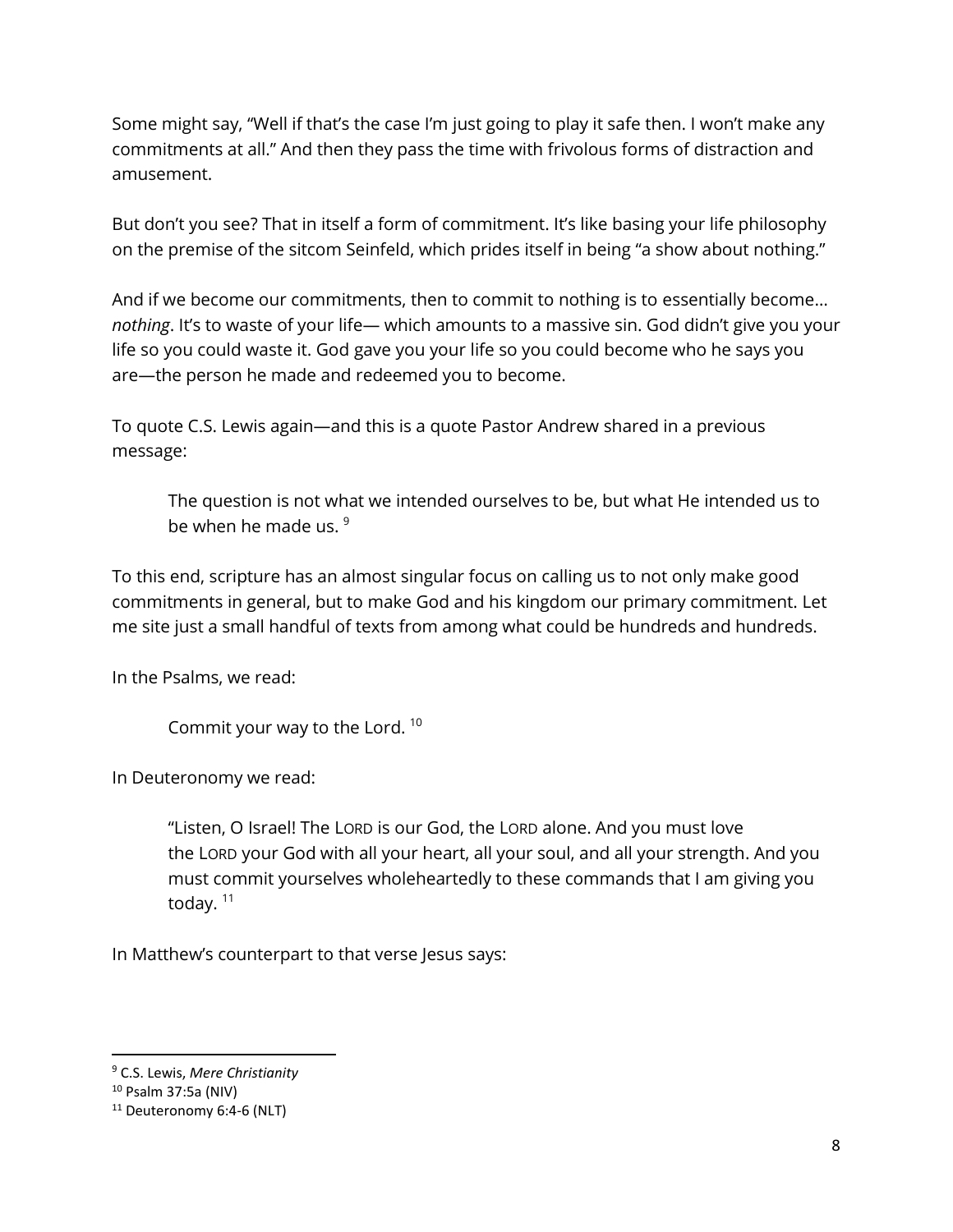"'You must love the LORD your God with all your heart, all your soul, and all your mind.' This is the first and greatest commandment. A second is equally important: 'Love your neighbor as yourself.' The entire law and all the demands of the prophets are based on these two commandments." <sup>12</sup>

Peter writes:

So then, those who suffer according to God's will should commit themselves to their faithful Creator and continue to do good. <sup>13</sup>

In Ephesians Paul writes:

Therefore I… beg you to lead a life worthy of your calling, for you have been called by God.  $^{14}$ 

And in Colossians Paul writes:

Since you have been raised to new life with Christ, set your sights on the realities of heaven, where Christ sits in the place of honor at God's right hand. Think about the things of heaven, not the things of earth. 15

In scripture, we see that all of the commitments we make are to flow out of a primary commitment to God, who alone is the foundation of our identity. If your primary commitment in life is to God, then all of your lesser commitments and needs will fall into their proper place. And so Jesus tells us to:

Seek the Kingdom of God above all else, and live righteously, and he will give you everything you need. 16

What has God been saying to you about your commitments today?

We've seen that your commitments SHOW your sense of identity—they reveal where you're trying to build your sense of self on. And they also SHAPE your identity. Your commitments set the entire orientation and trajectory of your life, and shape the kind of person you're becoming.

l

<sup>12</sup> Matthew 22:37-40 (NLT)

<sup>13</sup> 1 Peter 4:19 (NIV)

<sup>14</sup> Ephesians 4:1 (NLT)

<sup>&</sup>lt;sup>15</sup> Colossians 3:2 (NLT)

<sup>16</sup> Matthew 6:33 (NLT)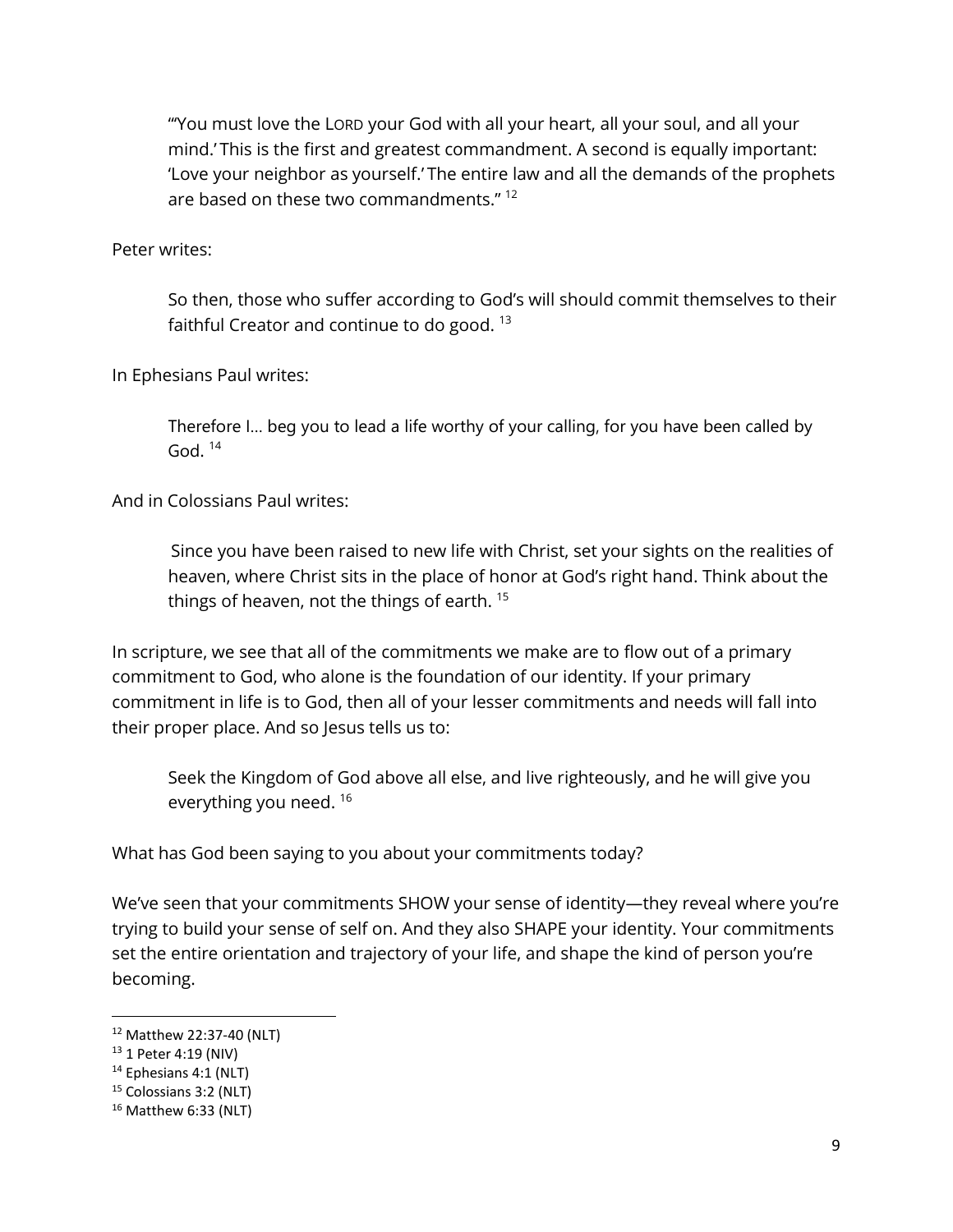I ask you again: What's God saying to you about your commitments today?

One practice to help you surrender your misplaced commitments and strengthen your commitment to God is worship. We worship when we set our hearts and minds—our focus—on *Jesus*.

When you focus on Jesus, the beauty of his love and grace and truth will become more attractive to your heart than your misplaced commitments, and you'll be drawn to commit your life more fully to him. As Tim Keller puts it:

Jesus must become more beautiful to your imagination, more attractive to your heart, than your idol [or your misplaced commitment]. If you uproot the idol and fail to "plant" the love of Christ in its place, the idol will grow back.<sup>17</sup>

The best way to surrender your misplaced commitments and strengthen your commitment to God is to renew your worship of Jesus.

For starters, **be consistent in your Sunday worship attendance**. If you agree with the following statement, please raise your hand if you're here in person, and if you're with us online click the hand icon in the chat area: "By coming to this worship service, I focused on Jesus today in a way that I never would have if I hadn't come here." Okay, lots of hands here in person. Good—*whew*! You've helped make the point. Make Sunday worship attendance a priority. This is a day and age when they say that Christians are attending Sunday worship less and less, whether in-person or online. My prayer is that Cornerstone will always be a notable exception to any trends like that.

Also, **set aside daily time for private worship**. It can include prayer and the reading of scripture along with good, Jesus-focused devotional material. For some great prayer resources for your private worship time, check out [www.cornerstonechurch.ca/prayer.](http://www.cornerstonechurch.ca/prayer)

It can also include putting on your headphones, turning on some good worship music, and lifting your praises to Jesus. The music and its lyrics help me to appreciate to breathtaking beauty and extravagantly generous grace of Jesus all the more, and help to renew my heart's affections for Jesus.

We have actually curated a Spotify playlist with some great worship songs about your identity in Jesus, which you can check out [www.cornerstonechurch.ca/identityplaylist.](http://www.cornerstonechurch.ca/identityplaylist)

 $\overline{\phantom{a}}$ <sup>17</sup> Timothy Keller, *Counterfeit Gods*, p. 172.